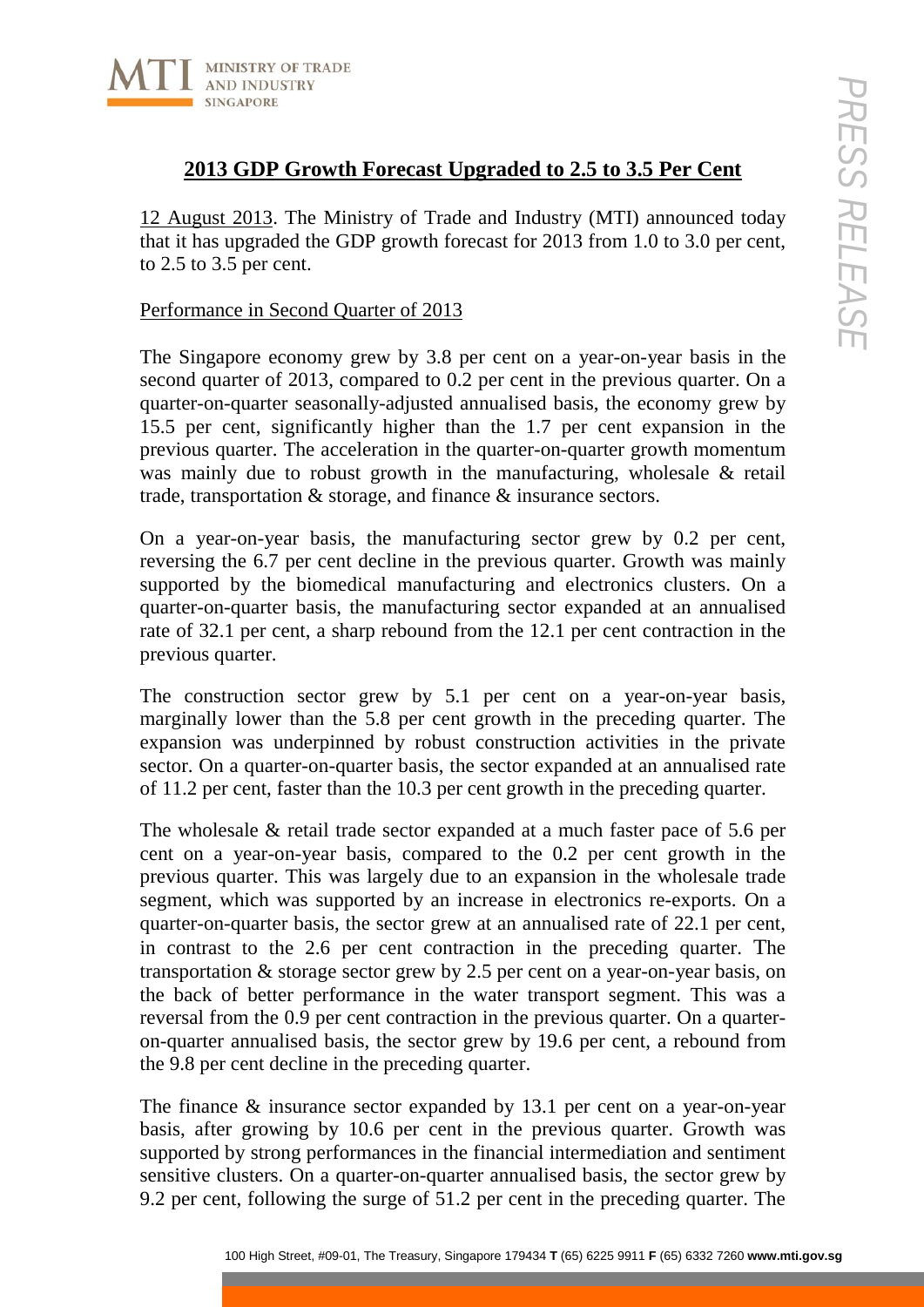

business services sector grew by 3.7 per cent on a year-on-year basis, supported by growth in the real estate and professional services segments. On a quarteron-quarter annualised basis, the sector expanded by 4.0 per cent.

On a year-on-year basis, growth in the accommodation & food services sector picked up slightly to 3.2 per cent from 2.6 per cent in the previous quarter, as visitor arrivals remained healthy. "Other services" industries grew by 1.7 per cent, reversing the 1.6 per cent decline in the preceding quarter. On a quarteron-quarter annualised basis, the accommodation & food services sector grew by 4.4 per cent, while "other services" industries grew by 5.4 per cent.

## Economic Outlook for 2013

100 Hotels sector grow by 3.7 per cent on a year-on-year basis, supported<br>
in the real estate and professional services segments. On a quarter-<br>
amunalised basis, the sector expanded by 4.0 per cent.<br>
amunalised basis, th While economic growth in the advanced economies came in slightly weaker than expected in the first half of the year, global macroeconomic conditions are expected to pick up gradually in the second half. In the US, the economy is expected to grow modestly, supported by private domestic demand. While the Eurozone is expected to remain in recession, improving sentiments and economic activity point to a potential easing of the downturn in the coming months. In Asia, the growth outlook for China looks fragile as recent policies to rein in credit expansion could potentially weigh on investment growth. For the ASEAN economies, growth is likely to remain modest, supported by resilient domestic demand.

Against this macroeconomic backdrop, the growth outlook for the Singapore economy is expected to improve slightly. Externally-oriented sectors like manufacturing and transportation & storage are likely to provide support to growth, in line with the gradual pickup in the global economy. Domesticallyoriented sectors such as construction and business services are also expected to remain resilient.

Nonetheless, risks to the global growth outlook remain. As China adjusts its policies to promote more sustainable growth, unintended consequences, such as an excessive tightening of liquidity, could lead to a sharp slowdown in growth. This could in turn have spill-over effects on other export-oriented Asian economies. In the US, it is unclear whether markets will adjust to a tapering of the quantitative easing programme in an orderly fashion. Barring these downside risks, the Singapore economy is expected to grow by **2.5 to 3.5 per cent** in 2013.

MINISTRY OF TRADE AND INDUSTRY 12 August 2013